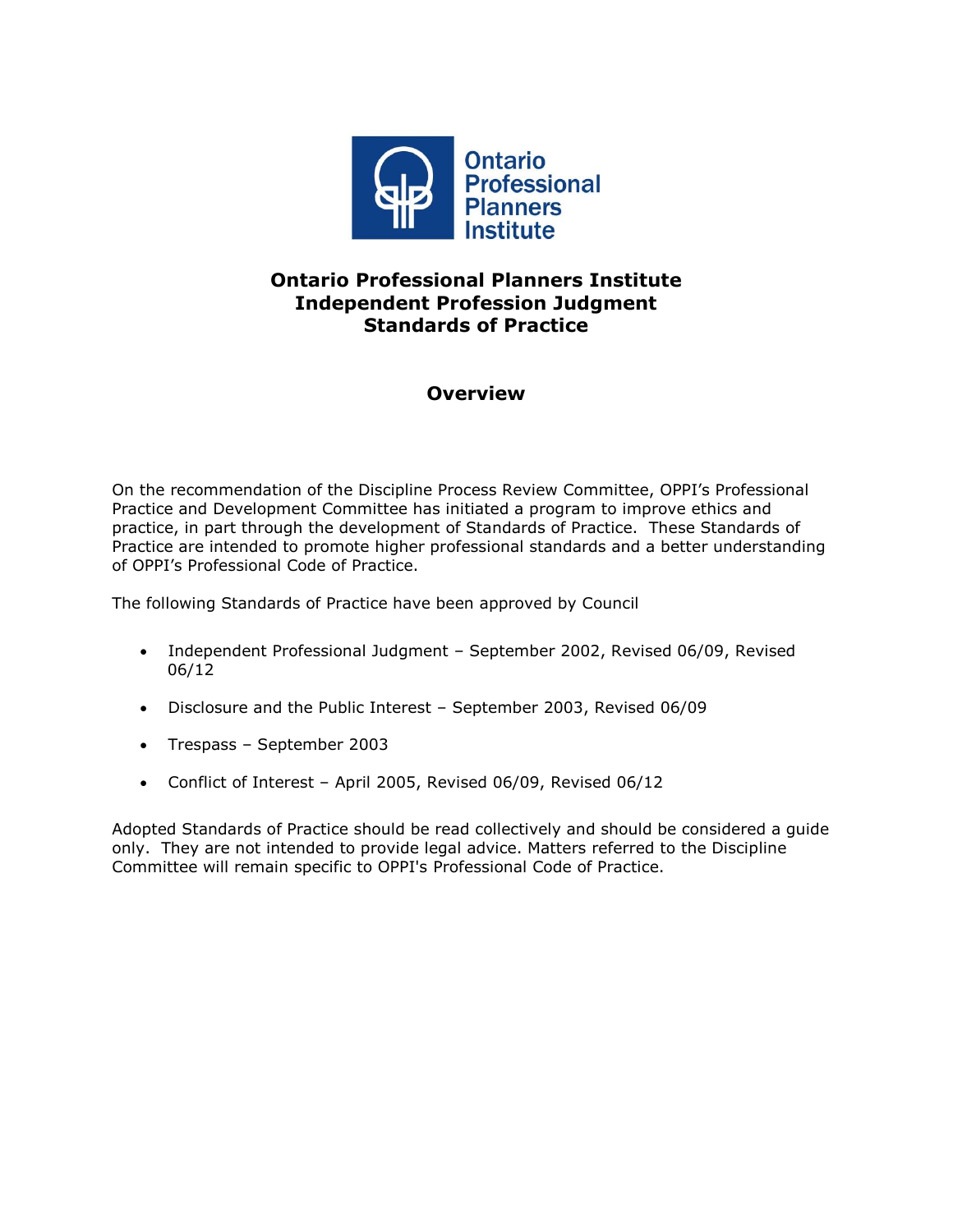# **STANDARDS OF PRACTICE: Independent Professional Judgment**

#### **1. Discussion**

Under our Professional Code of Practice, Members must provide diligent, creative, independent, and competent performance of work in pursuit of the client's or employer's interest and are required to: "impart independent professional opinion to clients, employers, the public, and tribunals." (Section 2.1).

Professional Planners are subject to subtle pressures in the workplace. An employer or client may suggest that "in the past we have been working well together but lately we seem to be at odds and we cannot promote or continue to retain your services if we are not working together". The comment may be expressed innocently as an expectation that the planner should advocate the position of the client or employer.

Independent professional judgment or opinion must be derived free of pressure, however subtle, or one cannot maintain the independence necessary to serve both the client and the public. Professional Planners need to distinguish an opinion from an administrative responsibility to implement directions by clients or designated authorities such as Councils.

One of the main misunderstandings of the public concerns a professional planner processing an approval earlier recommended against. Another misunderstanding is how a planner may have an opinion that is different to that of the public or council opinion. We have to constantly remind the public and employers that an independent professional opinion is an objective evaluation based on all the relevant information available and the planner's professional judgment.

A professional planner cannot provide an independent professional opinion in any direct or indirect circumstance where there is a personal or financial interest including receiving consideration based on an outcome. The professional planner should consider the following before rendering an independent professional opinion:

- Do I have sufficient information and resources?
- Do I have sufficient training and experience?
- Am I professionally objective?

The goal of the profession is to promote a standard of excellence that distinguishes Registered Professional Planners in Ontario and warrants the respect of the public. The most important distinguishing character of all Registered Professional Planners in Ontario must be our commitment to the professional code of practice in the pursuit of planning excellence. The Ontario Professional Planners Institute has the responsibility, through education and discipline, to maintain the highest standards of practice and ethics. We should promote and distinguish the value of an independent professional planning opinion certified to by the use of the professional stamp. The stamp and signature represents the collective reputation of all Members of the Ontario Professional Planners Institute.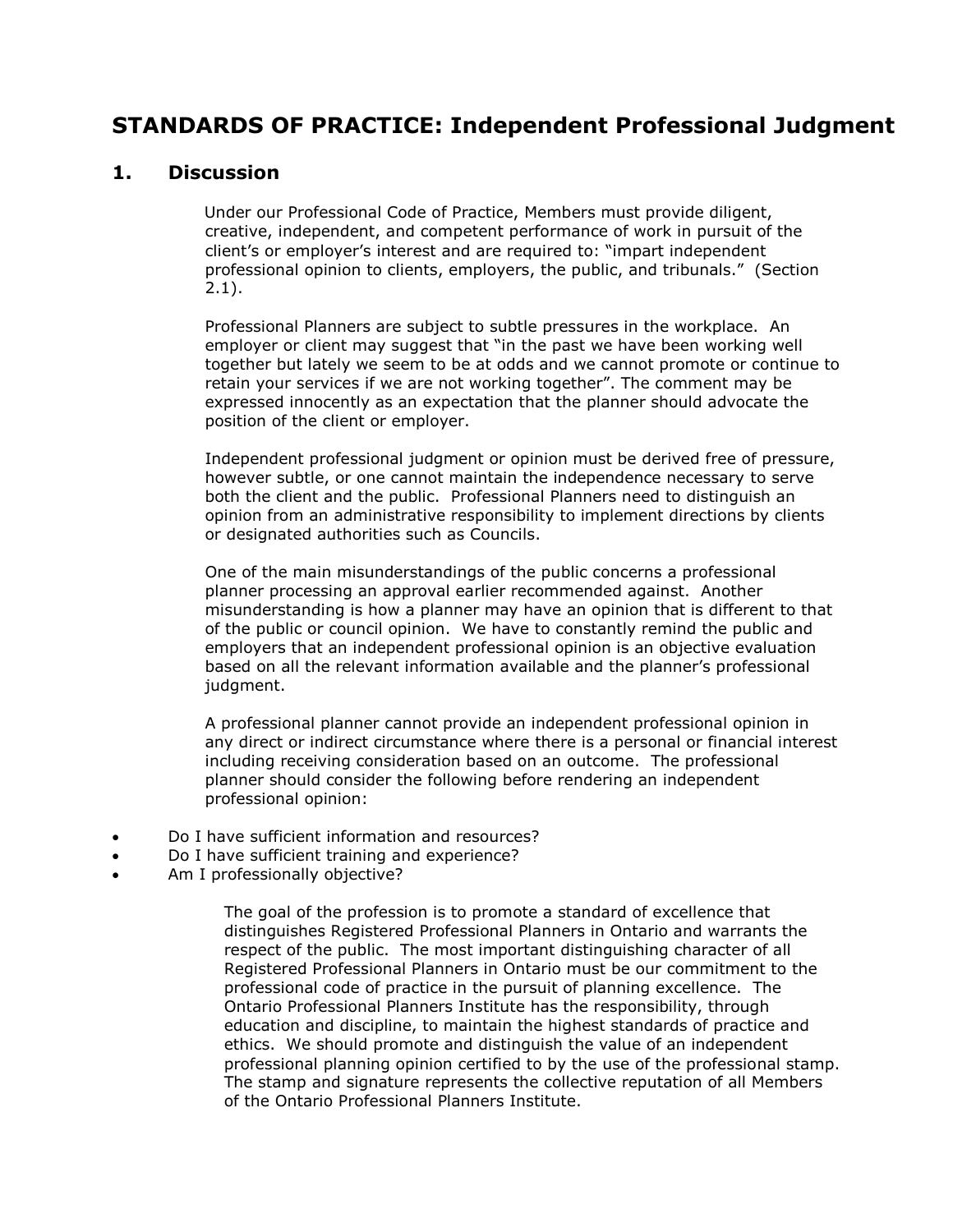# **2. Standard of Practice for Independent Professional Judgment**

The Professional Planner in applying independent professional judgment cannot be an advocate of any position other than his or her professional opinion. The role of an advocate is to "plead the cause of another". The role of the planner is to provide independent professional judgment or opinion. It is therefore important to distinguish an opinion independently from the position of the employer or client even though they may be the same.

An opinion must be balanced and fair. Most issues have benefits and disadvantages or consequences. By stating both the benefits and impacts, a planner should present an opinion in a manner which allows the reviewer to understand the basis and reasoning for the opinion. Conditions are often identified to qualify the opinion where more work is necessary to support any assumptions or to manage identified impacts.

Independent professional judgment should be the end product of an evaluation process, openly and freely entered into with the application of research techniques and professional evaluation. The professional planner must measure the gravity and necessity of the circumstances, the resources available upon which to draw and be thoughtful of the rights and privileges of others within the overall public interest.

While not exhaustive, the following principles are intended to provide a greater understanding of the meaning of the term - independent professional judgment:

## **Independent**

- A planner shall not perform work if there is an actual, apparent or foreseeable conflict of interest, direct or indirect, or an appearance of impropriety, without full written disclosure including related work for current or past clients and subsequent written consent by the current client or employer.
- Zealously guard against conflict of interest or its appearance.
- While the primary responsibility is to provide a service to a client or employer, there is also a responsibility to the larger society (public interest) that may at times supersede a planner's responsibility to a client or employer.
- Remain free of associations and activities that may compromise integrity and damage credibility.
- Disclose unavoidable conflicts.
- Deny favoured treatment to special interest groups (private and public).
- Resist collateral or irrelevant pressure to influence your planning opinion.
- Reject bribery in all forms. Do not accept commissions or allowances, directly or indirectly, from clients or other clients or employers in connection with planning work for which you are responsible.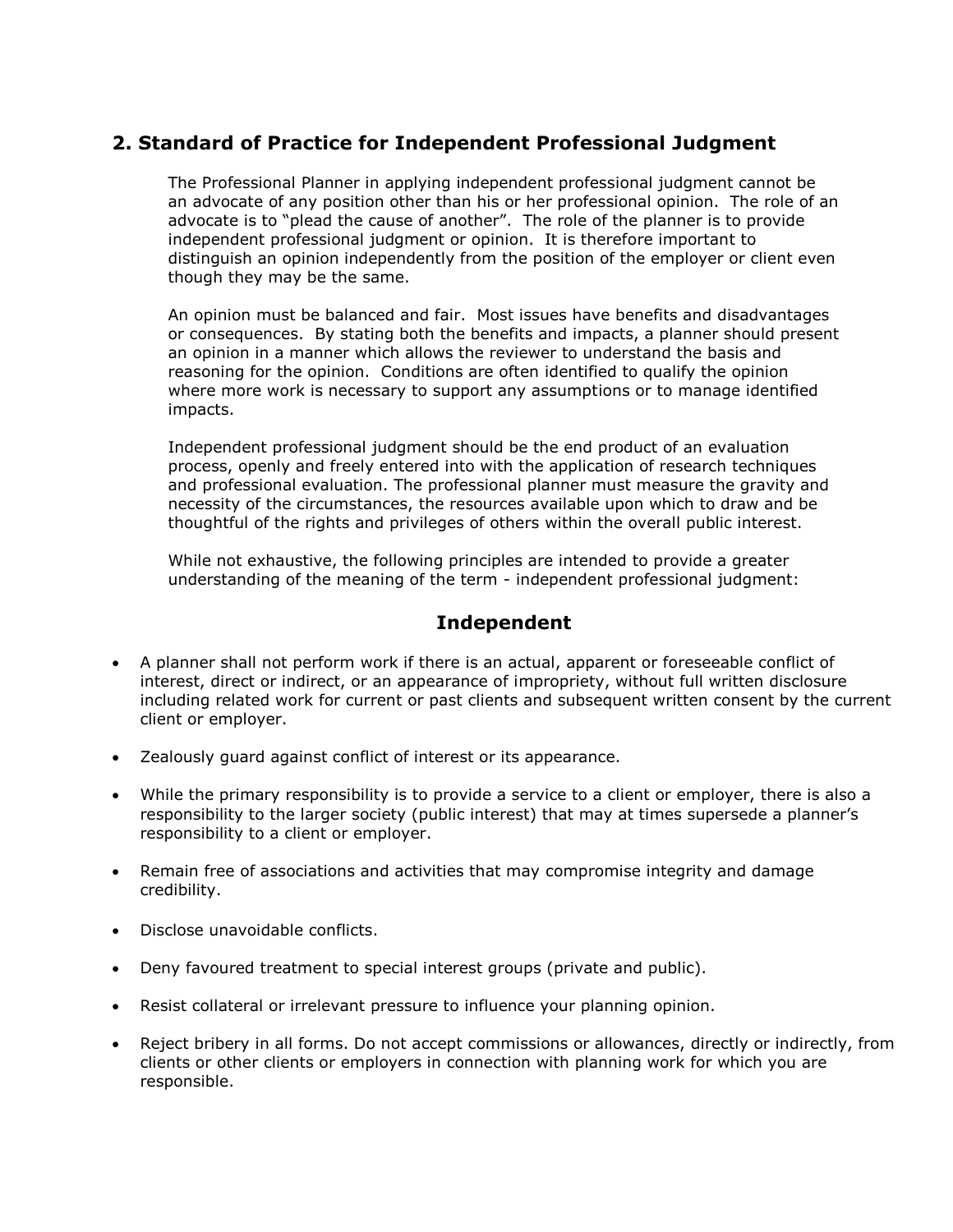- A member shall not provide personally or through an associated planning advisory firm over which the member exerts a controlling interest what purports to be "independent professional judgment", orally or in writing, regarding property in which he or she has an ownership or pecuniary interest, direct or indirect – for instance, regarding property that is owned, directly or indirectly, by the member or by his or her family. Disclosure by the member of the fact of an ownership or pecuniary interest cannot "cure" the conflict of interest adequately to render it even theoretically possible that the member could render an "independent professional judgment". (Note: this prohibition does not apply where a member's pecuniary interests are sufficiently remote or insignificant.) Members may, however, pursue and argue in favour of legal measures regarding their own property (e.g., rezoning, minor variance, etc.), but in those cases members must explicitly and clearly state that they are not speaking as a professional planner, and that their opinions cannot be construed as independent professional judgment.
- A member is not prohibited from providing an "independent professional judgment" regarding property that is owned by the member's employer or business organization, so long as the member is paid by salary only, not by way of profit-sharing, and the member does not receive a bonus dependent on the result of the decision-making process. A decision-maker may decide to place less weight on the "independent professional judgment" provided by an employee of the applicant, or may benefit from a peer review process regarding that opinion.
- A member may disagree with the independent professional judgment provided by another member who is an employee of an applicant. But absent any evidence of bonuses, profit-sharing, or other benefit, inducement or pressure, that opinion should be accepted as independent professional judgment. Members should refrain from making the blanket assertion that, by definition, professional opinions offered by members in support of their employers' applications are not based upon independent professional judgment.

# **Professional**

- A planner must strive to provide full, clear and accurate information on planning issues to clients, citizens and governmental decision makers.
- A planner must systematically and critically analyze ethical issues in the practice of planning.
- A planner must act in accordance with the highest standards of professional integrity.
- Maintain a high quality of service and a reputation for honesty and fairness.
- Carry out tasks with honesty, provide accurate captions and never intentionally distort the truth.
- Express an opinion only when it is based on practical experience, education, judgment and honest conviction.
- Perform services only in areas of competence obtained through experience and/or formal education.
- Critically examine and keep current with emerging knowledge and fully use evaluation and research evidence in professional practice.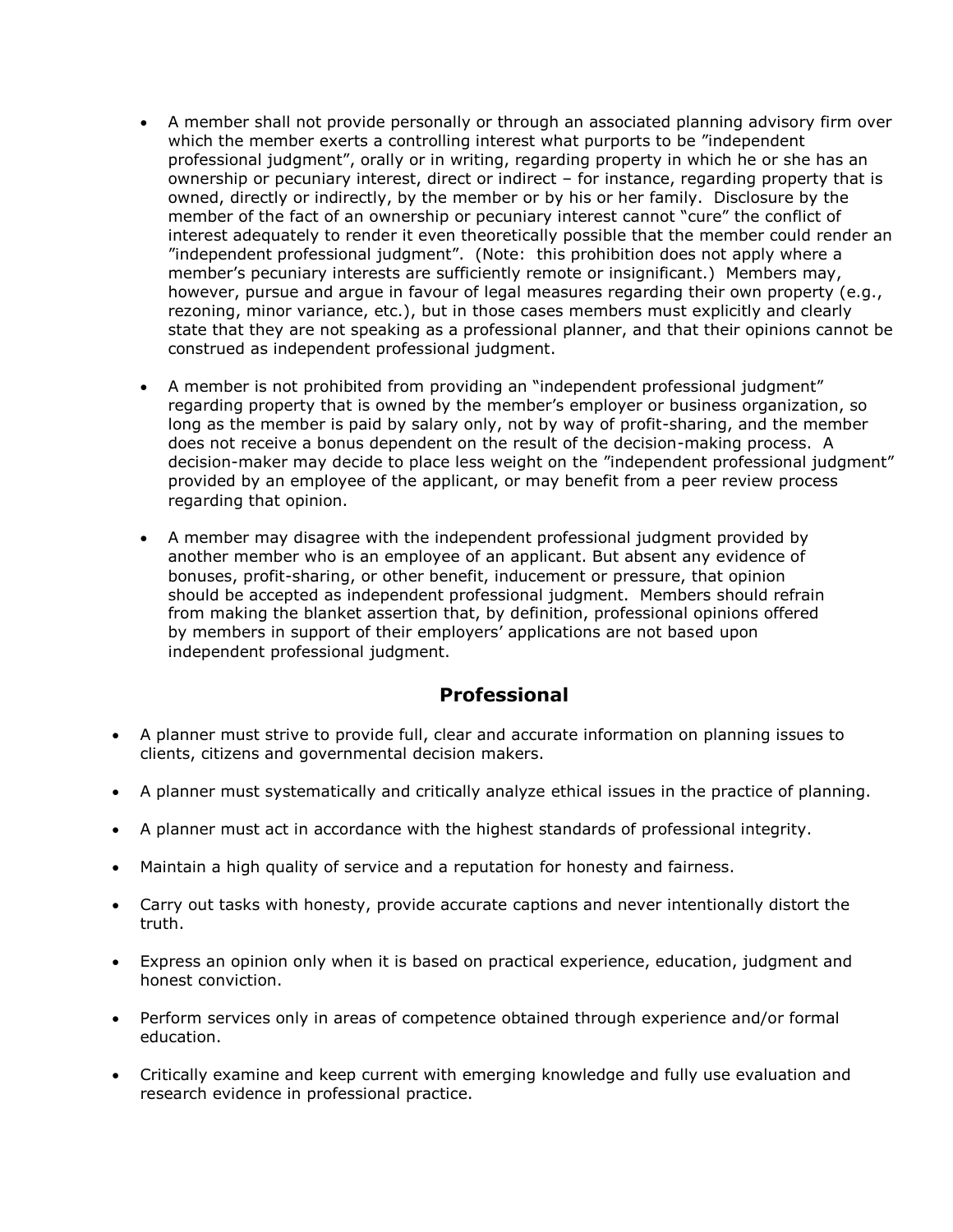- Conduct yourself honourably, responsibly, ethically, and lawfully so as to enhance the honour, reputation and usefulness of the planning profession.
- Advise clients or employers when you believe a project does not meet basic planning principles or guidelines.
- All professional planners must promote professional excellence within the profession.

In summary, all professional planners must be aware of their professional responsibilities. The code of practice is intended to require a standard of excellence and practice to maintain the privilege of Members being exclusively referred to as a Registered Professional Planner in Ontario.

### **Caveats**

The professional planner is reminded that in the event of conflicts or impediments to the pursuit of excellence in service and the promotion of the primacy of the public interest, the Professional Code of Practice of the Ontario Professional Planners Institute is to govern individual decision making.

In the event that the professional planner belongs to two or more professional organizations, compliance with the dictates and performance obligations of each where engaged, is expected. In acting in the capacity of a professional planner, whether in a direct or incidental capacity, the Member is obligated to respect all standards applicable in the circumstances, including any higher standard or obligation, in the case of overlaps or conflict. In all such cases, it is the duty of the professional planner to meet or exceed the requirements of the Ontario Professional Planners Institute Code of Professional Practice.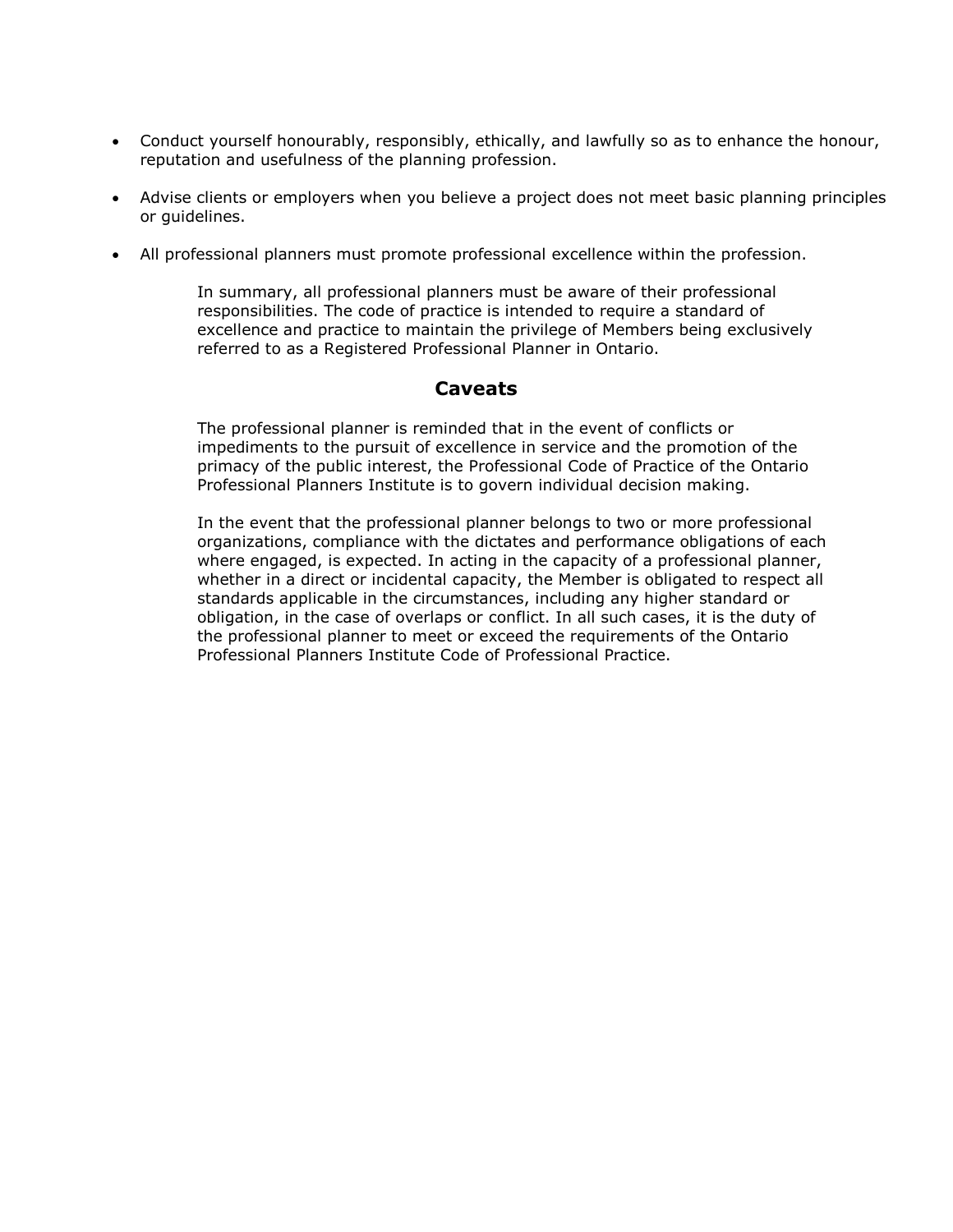# **STANDARDS OF PRACTICE: Disclosure and the Public Interest**

### **1. Discussion**

The Preamble to OPPI's Professional Code of Practice, referring back to the Canadian Institute of Planners Statement of Values states:

> *"CIP Members seek to balance the interests of communities with the interests of individuals, and recognize that communities include both geographic communities and communities of interest."*

Professional Code of Practice Sections 2.7 and 2.9 collectively require that the Member ensure full disclosure to a client or employer of a conflict between the values or actions of a client or employer and those of the Code and that the Member must provide their professional recommendation in situations that may adversely affect the public interest.

In addition, the first Standard of Practice regarding Independent Professional Judgment established that:

> *"While the primary responsibility is to provide a service to a client or employer, there is also a responsibility to the larger society (public interest) that may at times supersede a planner's responsibility to a client or employer."*

Section 1.0 of OPPI's Professional Code of Practice states that:

*"Members have a primary responsibility to define and serve the interests of the public."*

Section 1.3 further provides that:

*"[Members shall] acknowledge the inter-related nature of planning decisions and their consequences for individuals, the nature and built environment, and the broader public interest."*

Professional Code of Practice Section 2.6 requires that the Member respect the client or employer's right to confidentiality of information gathered through a professional relationship.

There is no universally accepted definition of what constitutes the public interest. The ethical principles that define it come from two sources - the general values of society and the planner's responsibility to serve the public interest. An individual Member's morals, ethics and values reflect those of their community and professional training. The Member must also be cognizant of and respect the competing interests of individuals, corporations, municipalities and provincial ministries and agencies. Conflicts arise among competing obligations, which "prima facie" may all appear to be valid. At issue here is the dilemma between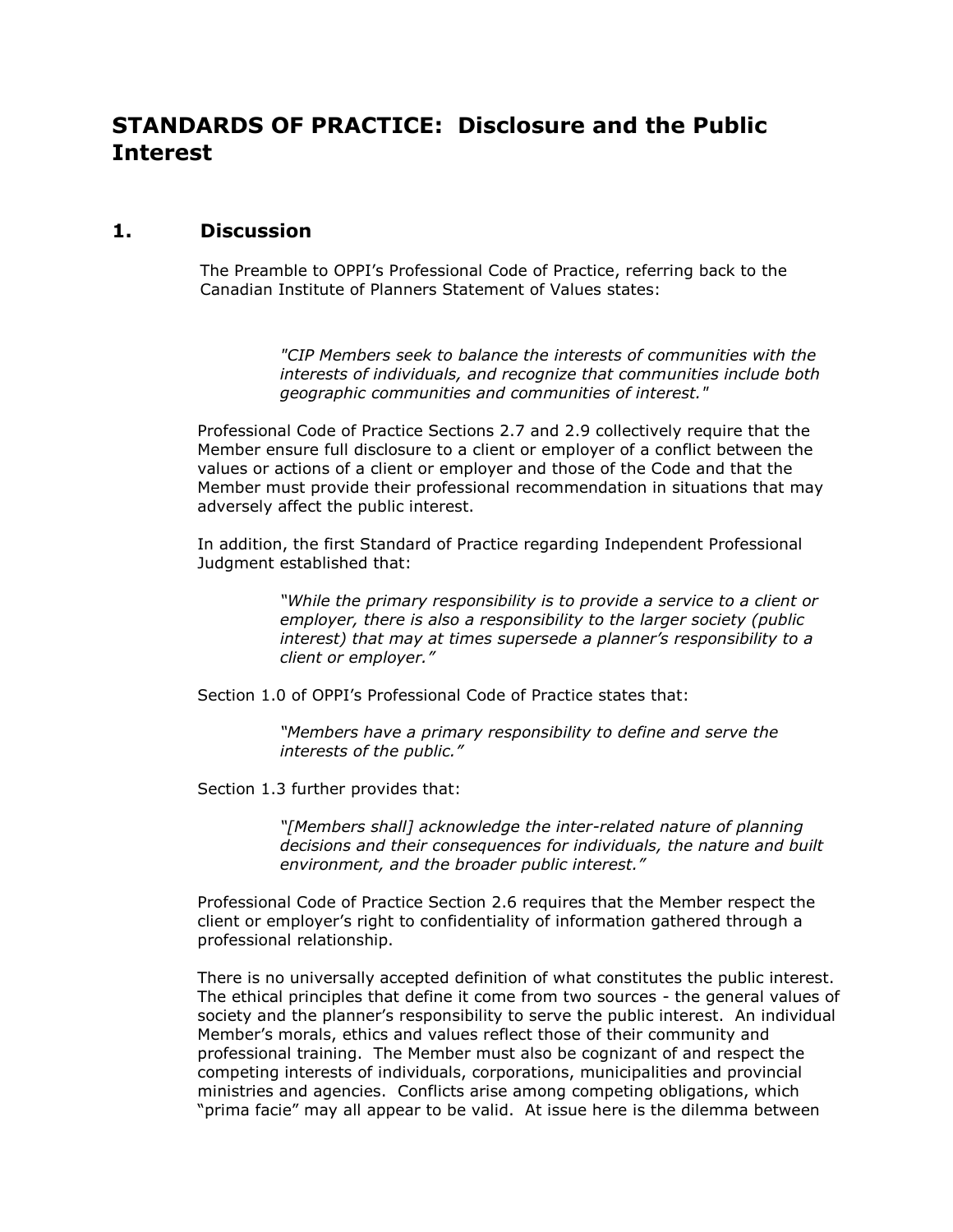the Code's direction of disclosing and balancing public interest issues with the contractual duty to observe confidential client information.

The purpose of this Standard of Practice is to further OPPI's commitment to ensuring that the highest standards of conduct and ethics are maintained, by increasing the awareness of Members' obligation under the Code to maintain professional integrity and promote and enhance the public interest. This Standard of Practice is intended to assist Members by providing an outline of the steps that should be taken in the evaluation of cases when disclosure of confidential information may be necessary in order to protect the public interest.

Guidance as to what matters are of a dimension to affect the public interest is embedded in statutes such as the Planning Act. For example, Section 2 of the Planning Act establishes that a lengthy list of public authorities, in carrying out their responsibilities under the Act, shall have regard to identified matters of provincial interest, including:

*" . . . (h) the orderly development of safe and healthy communities; and . . . (o) the protection of public health and safety; . . . "*

The "public interest" concept is continued throughout the Planning Act. It permeates all of the component sections (Official Plans, zoning by-laws, minor variance, site plans and subdivision/severance). It is the duty of a Member to identify any adverse impacts on the public interest and evaluate mitigative efforts that are appropriate. In some circumstances, this investigation may reveal information that is confidential or privileged. Before revealing or disclosing such information, the Member is advised to comply with the following directions.

### **2. Standard of Practice regarding Disclosure and the Public Interest**

As set out in the Standard of Practice regarding Independent Professional Judgment, the professional planner should consider the following matters before rendering an independent professional opinion:

- Whether the Member has sufficient information and resources;
- Whether the Member has sufficient training and experience; and
- Whether the Member is professionally objective.

Assuming that the three conditions noted above have been met, the following section outlines the steps that a Member should pursue respecting the disclosure of information received that would normally or specifically be considered proprietary or confidential.

In providing independent professional judgment, the Member must be free to disclose confidential information that is contrary to the public interest in order to evaluate the issues and provide a professional recommendation. If a contractual commitment would be broken by such disclosure, generally such disclosure must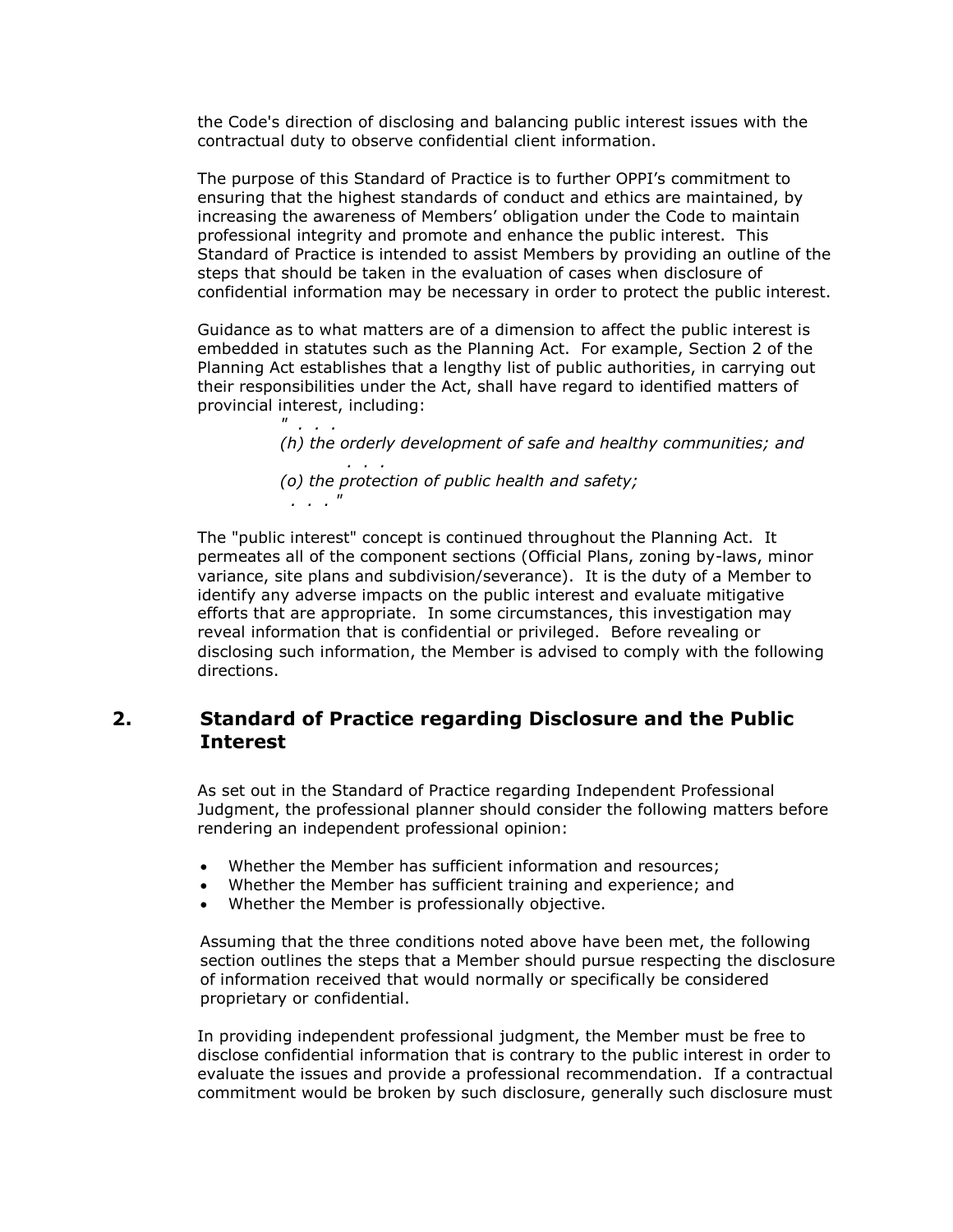be required by law or provided with the consent of the client. However, a Member is not entitled to hide behind a contract or refuse or neglect to reveal information that is relevant to the protection of the public interest. Disclosure guidelines are particularly relevant in the areas of the public interest related to public health or safety and respect for the rule of law. In those circumstances, the failure to disclose could negate the Member's duty to promote the primacy of the public interest and thereby constitute the basis of an offence under the Code of Practice.

Public disclosure must take place so as to preserve the standard of excellence that distinguishes Registered Professional Planners in Ontario and warrants the respect of the public. OPPI supports and recognizes that a professional planner has a responsibility to disclose matters that may have an adverse effect on the public interest, or where there is or is likely to be a violation of the law, without fear of professional disciplinary sanction. Further, if a Member is vested with, receives, or comes across information, whether received in confidence or not, the Member may have a legal or ethical responsibility to disclose this information if it could have an adverse effect on the public interest.

Major considerations to be carefully weighed must include – but are not necessarily limited to – the following:

- What is the level of risk to the public is there an existing or imminent threat to public health or safety?
- Has there been, or is there likely to be a violation of the law?

If the answer to either one of the above is affirmative and the public interest is therefore potentially compromised in an adverse manner, then the Member must consider the following three questions:

- a) Is there a positive duty in law requiring timely disclosure, e.g. an environmental spill of contaminant?
- b) What are the disclosure terms of the employment contract? Do they include a mechanism for public disclosure, as part of an assessment, mitigation, conditions or a general due diligence requirement?
- c) Are timely internal appeal procedures in place that allow for a speedy resolution of the matter?

In the case of the first, a Member is expected at all times to observe the law. In the other circumstances, where disclosure is not obligatory at law and there is no release by the employer, the Member is advised to pursue the following:

**the 1:** If, following consultation with the employer, public disclosure is prohibited, the professional should consult with a trusted senior colleague The state of their choice who holds current, full OPPI membership in strict of their choice who holds current, full OPPI membership in strict confidence. The independent Member consulted should have, or be provided with, significant knowledge of the subject matter at hand to render an independent perspective, but not be linked to any of the parties involved.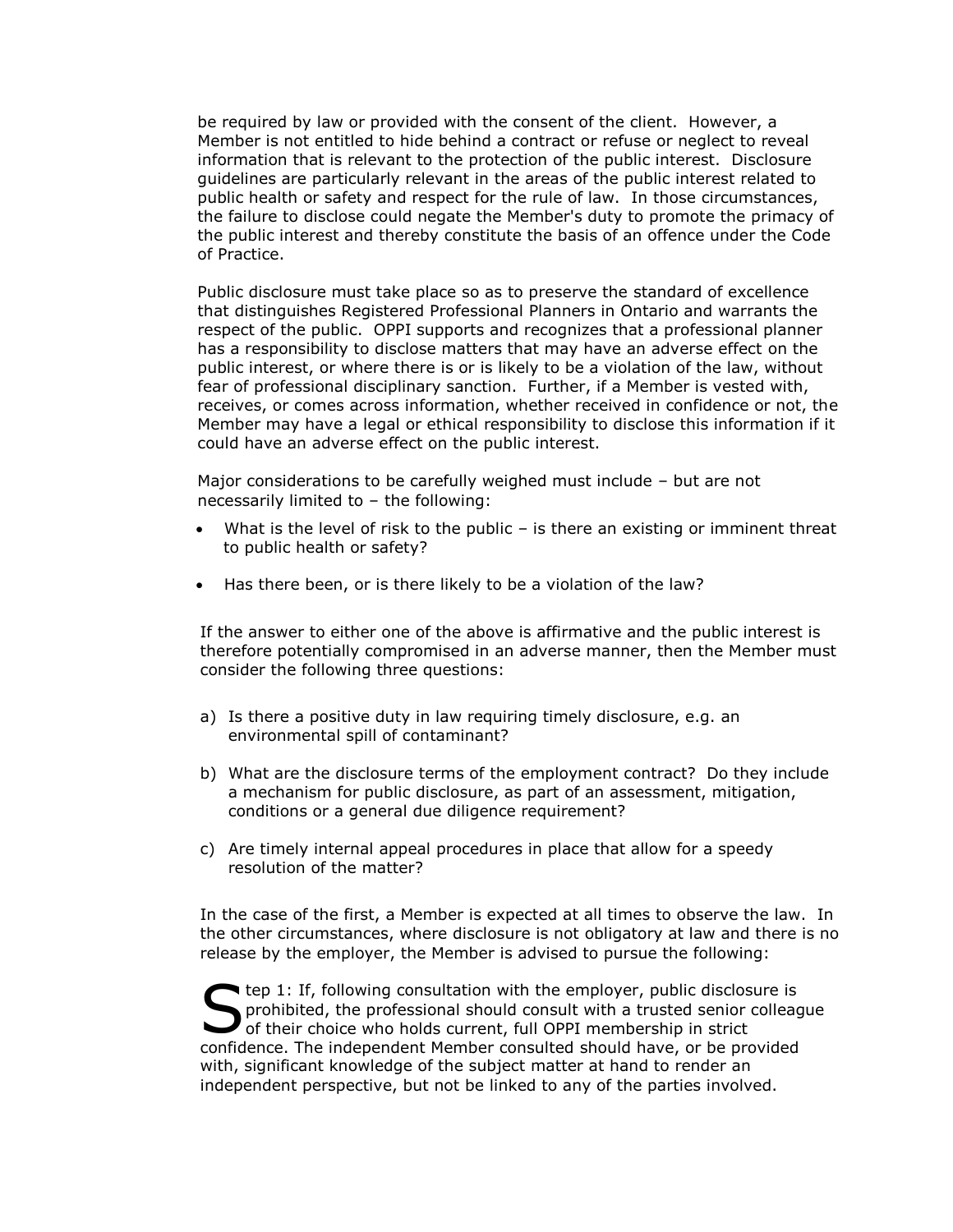The 2: Should the independent OPPI Member concur with the involved<br>planning professional's assessment of the gravity and urgency of the<br>situation, the next step would be to contact OPPI's Executive Director t planning professional's assessment of the gravity and urgency of the situation, the next step would be to contact OPPI's Executive Director to obtain further counsel and assistance on proceeding with disclosure.

The communication with OPPI, whether oral or in writing, must be generic in nature and follow the standardized format below, outlining the situation without divulging any privileged information. Contents should include:

- 1) A concise explanation of how and why the professional has concluded that there is an imminent threat to public health or safety or a violation of the law, including the name and contact information of the Member who concurred with this professional opinion;
- 2) An affirmation that the employer in question has not provided a disclosure release and has neither a mechanism for public disclosure nor a timely internal appeal procedures in place to deal with the situation so as to avoid imminent danger to the public;
- 3) Confirmation that the Member has notified the employer/client first and provided a reasonable period for a local resolution, satisfactory to the Member; and
- 4) Any other information that could assist with avoiding or minimizing a potentially adverse public reaction against the Member or the planning profession in the event of public disclosure.

tep 3: Receive and act upon the counsel and assistance provided by OPPI in conjunction with other civil or criminal independent legal advice, if any, that the Member in his/her sole discretion considers appropriate in the circumstances. S

The procedure outlined above should be followed in all cases so as to ensure a consistent approach in handling situations respecting disclosure of matters affecting the public interest going to issues of public health or safety or a violation of the law. Following this process will maintain the integrity and competence of the planning profession, and is proffered as due diligence on the part of the Member.

# **3. Caveats**

- a) In the case of a statutory obligation to disclose or protect information, the Member is expected to obey the law.
- b) Where disclosed information received is germane to public health or safety or in violation of the law, the Member should notify the employer/client and then follow the above three step procedure if there is no action to effectively remedy the concern.
- c) A departure from the approach suggested above is not recommended, it could be considered unprofessional and could be grounds for disciplinary action.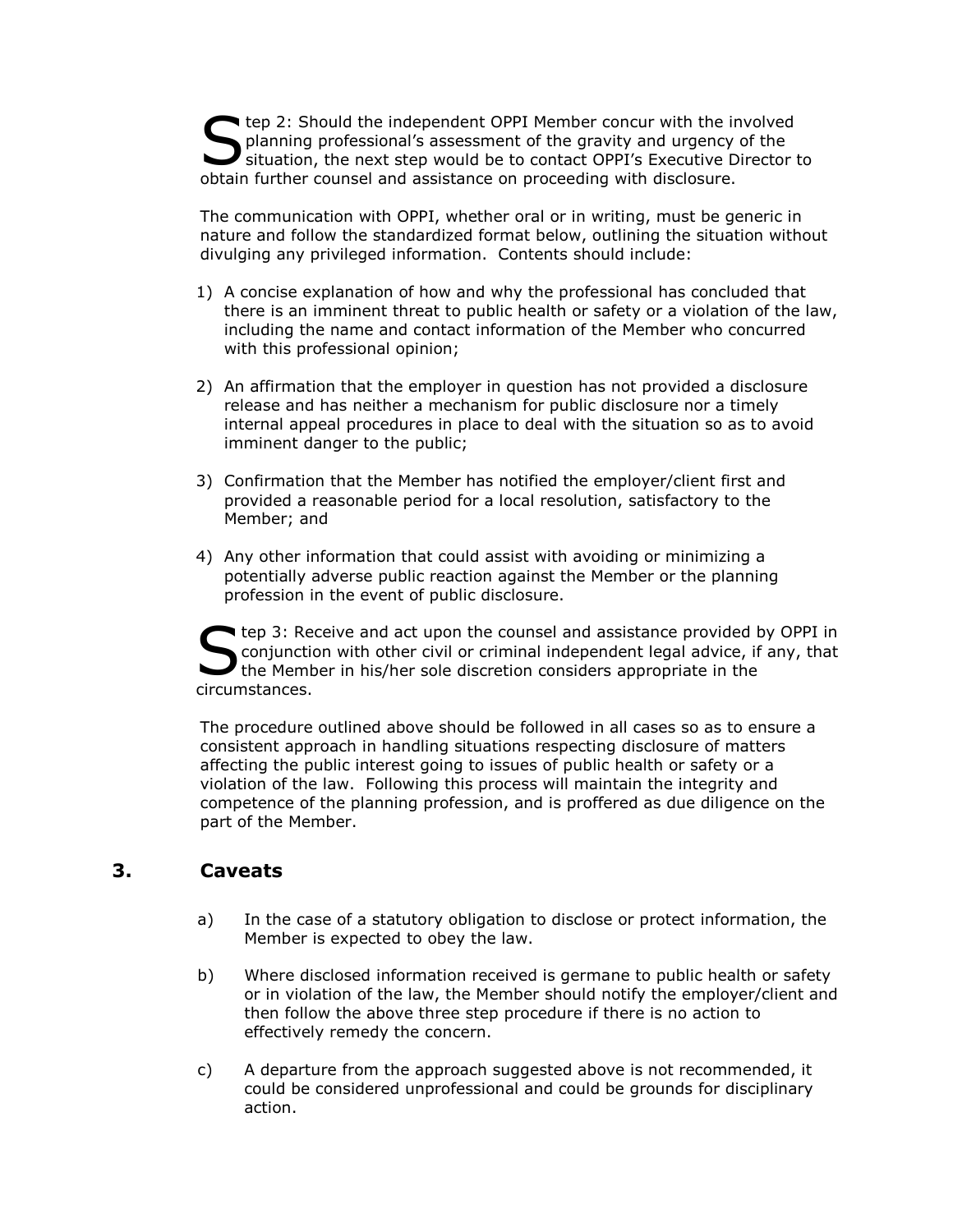- d) This Standard of Practice only covers the most serious cases of violations of the public interest – other means of redress should be sought for cases not involving imminent threats to public health or safety or a violation of the law.
- e) Disclosure in order to protect the public interest should be strictly on a need-to-know basis and public information may be limited to the essentials required to recommend mitigation measures to prevent threats to public health or safety.
- f) Independent legal advice should be considered before proceeding with disclosure in all circumstances where confidential information is shared which is or may be the subject of privilege.
- g) A Member's contract for services or retainer letter should address that in the event that the Member's professional obligations conflict with the requirements of the owner, the Member's professional responsibility shall govern.
- h) This Standard of Practice is not intended to substitute for a Member's obligation in law to do or refrain from doing any act or omission that he or she is required to perform by law. Where information is protected by laws of copyright, privilege, trespass, libel, slander, privity of contract or access to freedom of information, the Member must examine the confidentiality of information received in light of this Standard of Practice.
- i) In the event that the professional planner belongs to two or more professional organizations, compliance with the dictates and performance obligations of each where engaged, is expected. In acting in the capacity of a professional planner, whether in a direct or incidental capacity, the Member is obligated to respect all standards applicable in the circumstances, including any higher standard or obligation, in the case of overlaps or conflict. In all such cases, it is the duty of the professional planner to meet or exceed the requirements of the Ontario Professional Planners Institute Code of Professional Practice.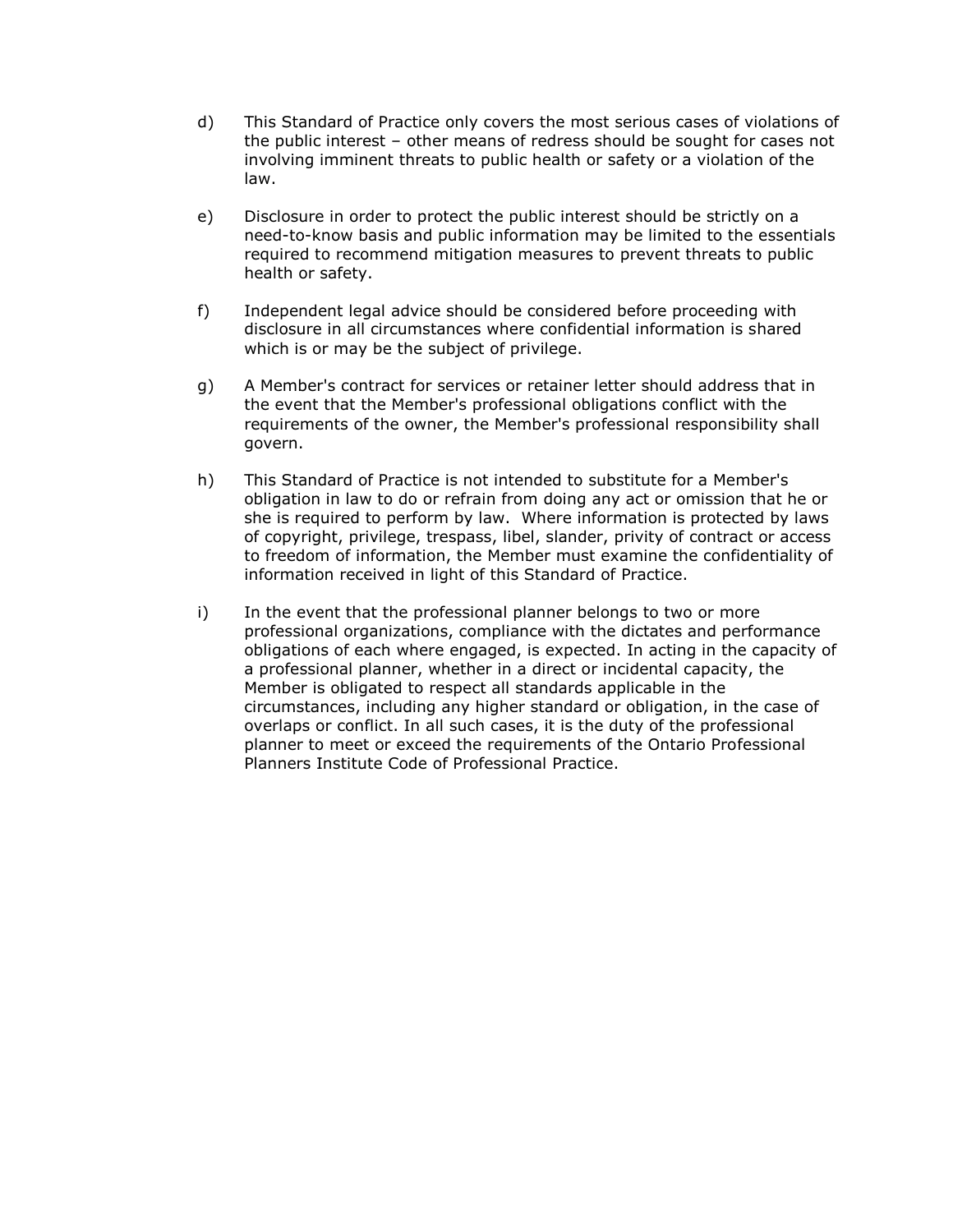# **STANDARDS OF PRACTICE - Trespass**

## **1. Discussion**

OPPI's Professional Code of Practice states:

*"Members have a primary responsibility to define and serve the interests of the public."* 

The purpose of this Standard of Practice is to provide advice to planners regarding the existence of restrictions on access to property. While it might appear to some Members that entering onto lands for investigatory purposes is in the public interest, it is not the case in most instances. For example, before entering into a woodlot to conduct a survey of native plant species that might be affected by an adjacent development that the Member is involved with, it is mandatory that planners respect the legal restrictions on access to property. While municipalities may pass by-laws allowing construction access from neighbouring lands and certain other professions such as surveyors have limited access rights to property, planners have no statutory rights to enter upon premises, including lands and buildings, in the conduct of undertaking their work. Members must therefore obtain the consent of the owner and or occupant before entering upon or into such premises.

OPPI's Professional Code of Practice is silent on the specific issue of trespass. However, in consideration of the requirement for Members to recognize that resources are the property of individuals or private or public entities, planners must educate themselves as to the applicable restrictions on access to property. It is important that planners familiarize themselves with the provisions of the provincial Trespass to Property Act, R.S.O., 1990, Chapter T.21, as amended (the "Act") and the liability/risk assumption consequences under the Occupier's Liability Act, R.S.O. 1990, c.0.2 (collectively, the "Acts"). Note that extracts from these two Acts cited below are from the Acts (September, 2006), which may be amended from time to time. Members should therefore consult the Acts directly when trespass issues arise. Both Acts are available on the Internet by name search.

The Trespass to Property Act provisions defining when an act of trespass has occurred are as follows:

"Trespass an offence

- *2. (1) Every person who is not acting under a right or authority conferred by law and who,*
	- *(a) without the express permission of the occupier, the proof of which rests on the defendant,*
		- *(i) enters on premises when entry is prohibited under this Act, or*
		- *(ii) engages in an activity on premises when the activity is prohibited under this Act; or*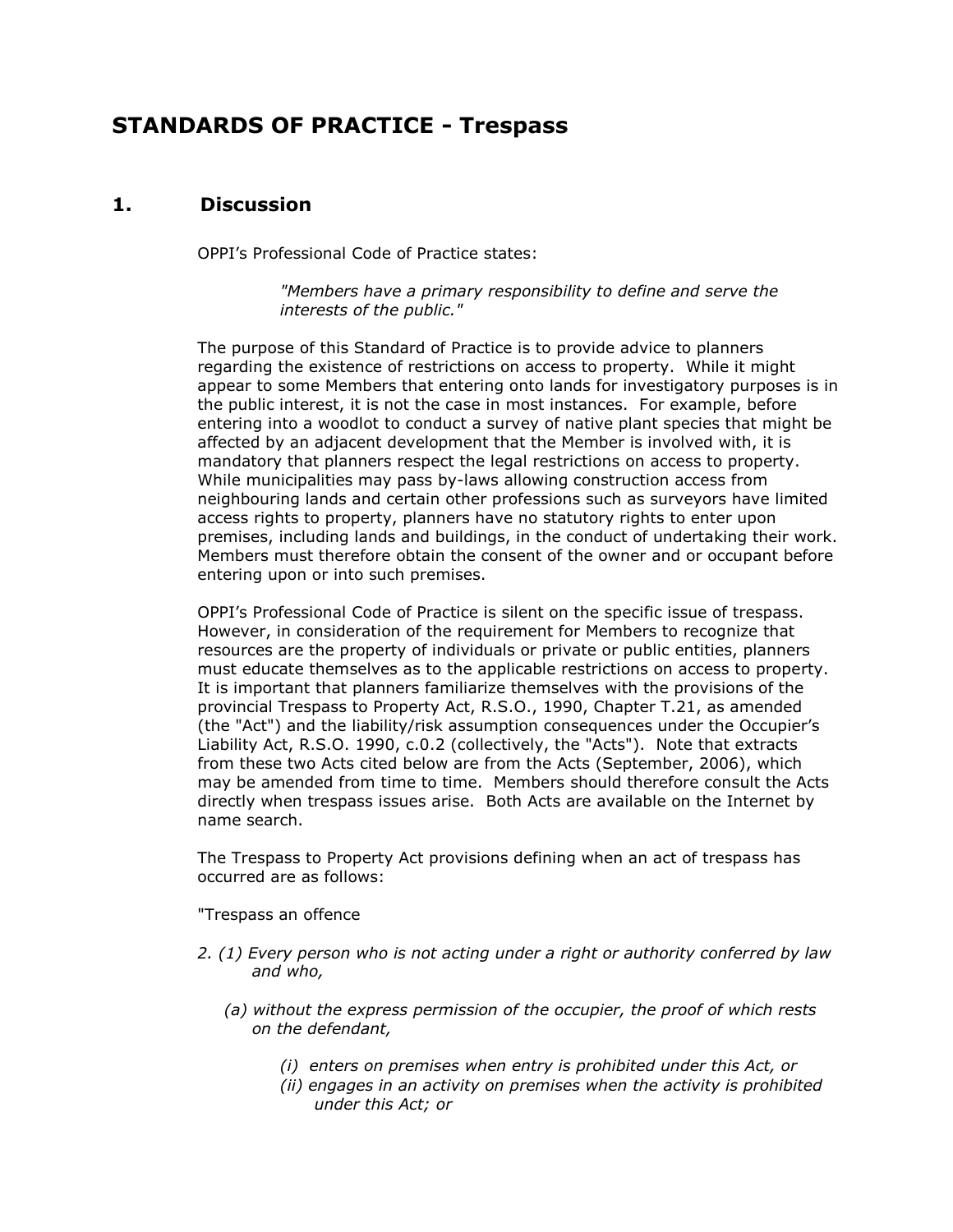*(b) does not leave the premises immediately after he or she is directed to do so by the occupier of the premises or a person authorized by the occupier, is guilty of an offence and on conviction is liable to a fine of not more than \$2,000. R.S.O. 1990, c. T.21, s. 2 (1)."*

Prohibition of entry is defined in the Act as follows:

- *"3. (1) Entry on premises may be prohibited by notice to that effect and entry is prohibited without any notice on premises,*
	- *(a) that is a garden, field or other land that is under cultivation, including a lawn, orchard, vineyard and premises on which trees have been planted and have not attained an average height of more than two metres and woodlots on land used primarily for agricultural purposes; or*
	- *(b) that is enclosed in a manner that indicates the occupier's intention to keep persons off the premises or to keep animals on the premises. R.S.O. 1990, c. T.21, s. 3 (1)."*

Premises is broadly defined as follows in the Act:

*"1 (1) 'premises' means lands and structures, or either of them, and includes,*

- *(a) water,*
- *(b) ships and vessels,*
- *(c) trailers and portable structures designed or used for residence, business or shelter,*
- *(d) trains, railway cars, vehicles and aircraft, except while in operation. ("lieux") R.S.O. 1990, c. T.21, s. 1 (1)."*

Occupier is also defined in the Act as follows:

*"1 (1) In this Act,* 

*'occupier' includes,*

- *(a) a person who is in physical possession of premises, or*
- *(b) a person who has responsibility for and control over the condition of premises or the activities there carried on, or control over persons allowed to enter the premises,*

*even if there is more than one occupier of the same premises …"*

As a general rule, Members should always seek consent from the occupier before entering on premises, whether owned by the client, or other interest. In addition to the offence of trespass, punishable by fine and damage awards under the Act, other consequences can follow.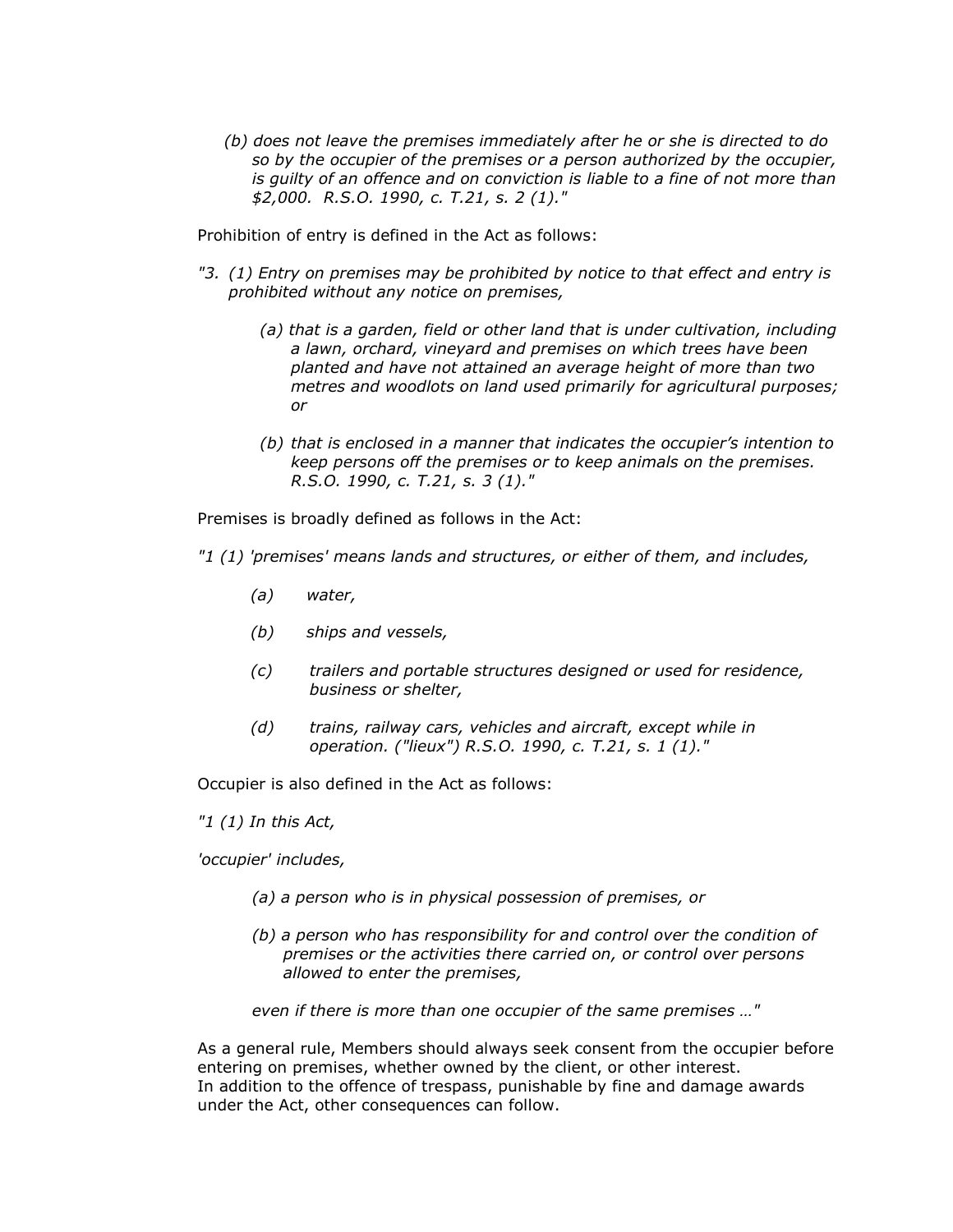Under the provisions of the *Occupiers' Liability Act*, R.S.O. 1990, c. O.2, in instances where the entry is prohibited under the *Trespass to Property Act* or the occupier has posted no consent notice with respect to entry and has not otherwise expressly permitted entry, a person who enters the premises is deemed to have willingly assumed all risks.

In the event that posted or written consent is not obtained, Members should in all cases consider alternatives to the act of committing trespass. For instance, raising the concern with interested parties such as the local planning department in order to facilitate agreement for access is one alternative.

This Standard of Practice should be read in conjunction with the Standard of Practice regarding Disclosure and the Public Interest to ensure that privileged information is not inadvertently disclosed.

In all cases, a written agreement for access to protected premises should be sought to protect the Member against possible prosecution for trespass and complaints of unprofessional conduct.

Public sector planners are encouraged to amend development application forms to provide that the property owner in submitting the application thereby provides consent to municipal and relevant external agency review staff to enter upon the premises during regular business hours over the time that the application is under consideration by the municipality. Specific legal advice should be obtained for the conditions of entry.

Private sector planners are encouraged to include in retainer letters an acknowledgement of the right to enter the client's premises during reasonable times over the term of the project.

All Members must seek the permission of owners and occupiers of premises not otherwise accessible to the public.

### **2. Standard of Practice for Trespass**

In all cases, OPPI Members must not violate the prohibition against trespass nor assume the risks or potential liability for such action. In instances where a planner is uncertain about the legal restrictions, specific legal advice should be sought.

In addition to inviting the possibility of a complaint or legal action against themselves, Members must always be mindful that their conduct is a reflection on the profession as a whole and must ensure that their behaviour is perceived to be ethical, in accordance with Section 2.2 of OPPI's Professional Code of Practice which requires that:

*"[A Member shall] work with integrity and professionalism."*

Section 3.5 requires that: *"[A Member shall] not in professional practice, extraprofessional activities or private life, engage in dishonourable or questionable conduct that may cast doubt on the Member's professional competence or*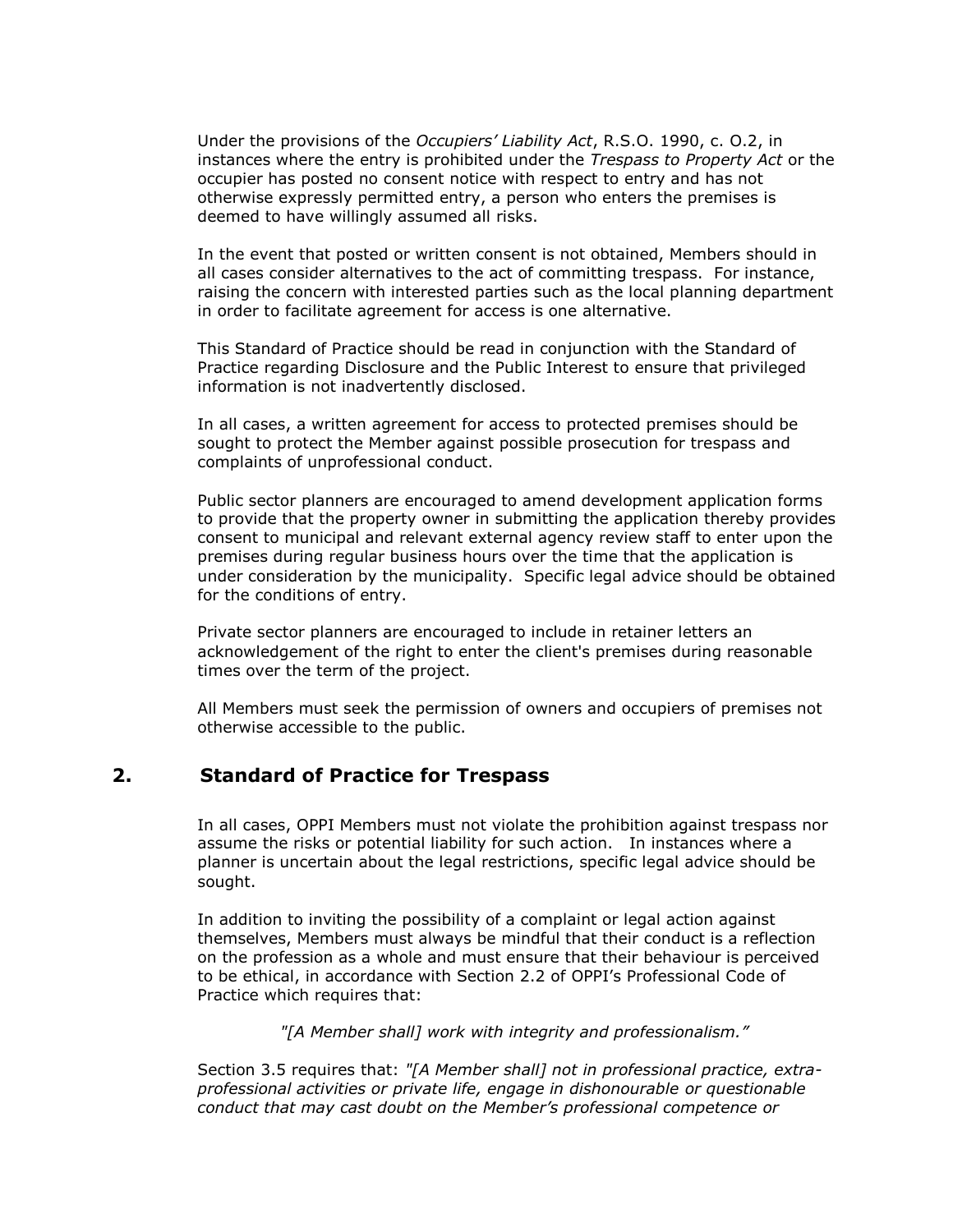*integrity or that may reflect adversely on the integrity of the profession."*

# **3. Caveat**

A departure from the approach suggested above is not recommended. It could be considered unprofessional and could be grounds for disciplinary action.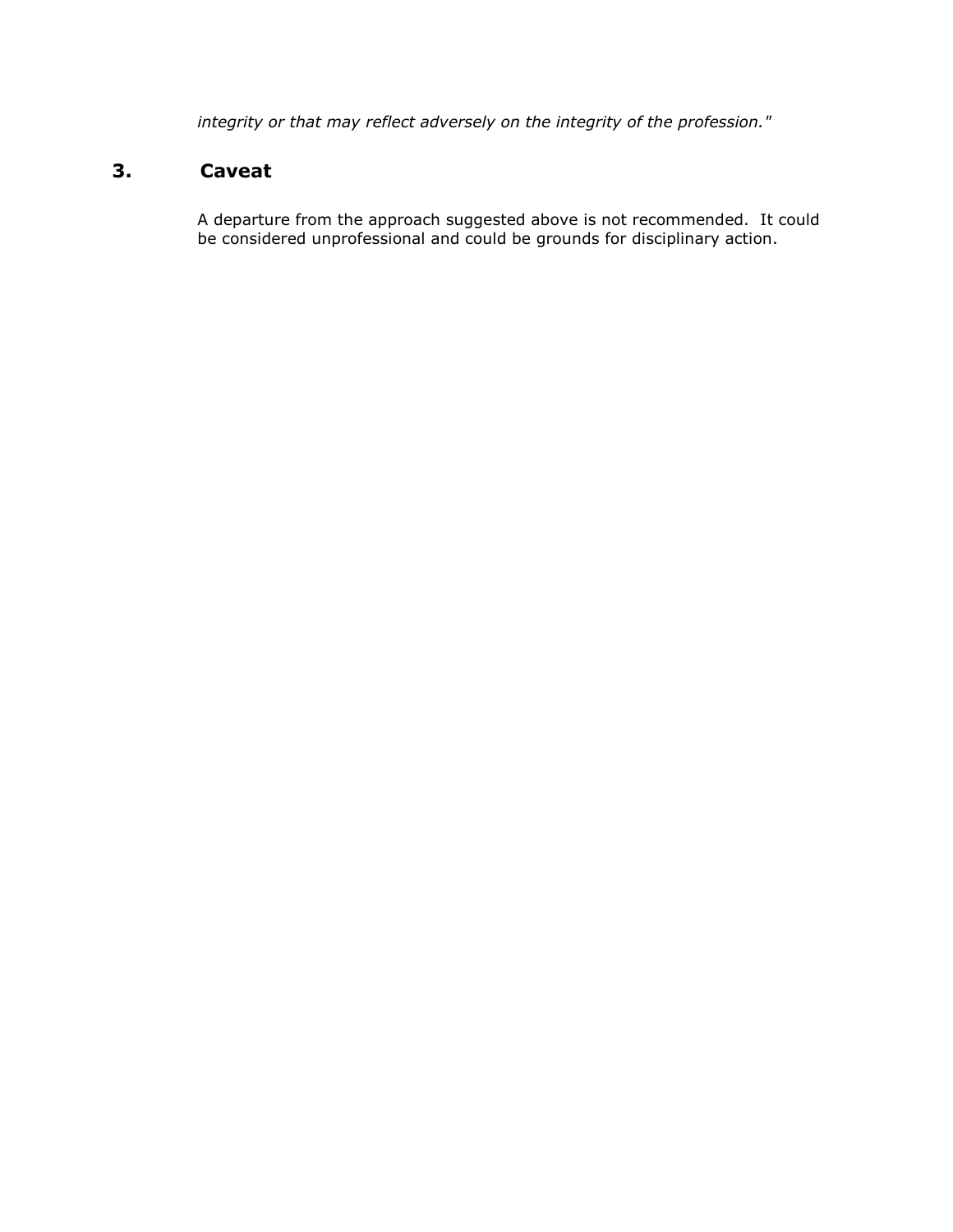# **STANDARDS OF PRACTICE: Conflict of Interest**

### **1. Discussion**

Section 1.0 of OPPI's Professional Code of Practice states:

*"Members have a primary responsibility to define and serve the interests of the public."*

Planners need to be aware that in carrying out their duties, they may become involved in situations where their duty to serve the public interest is compromised or perceived to be compromised by competing priorities and interests. A planner must always be aware of his/ her responsibilities as set out in the Standard of Practice respecting Independent Professional Judgement:

*"While the primary responsibility is to provide a service to a client or employer, there is also a responsibility to the larger society (public interest) that may at times supersede a planner's responsibility to a client or employer."* 

- A planner shall not perform work if there is an actual, apparent or foreseeable conflict of interest, direct or indirect, or an appearance of impropriety, without full written disclosure including related work for current or past clients and subsequent written consent by the current client or employer.
- Zealously guard against conflict of interest or its appearance.

There is no universally accepted definition of what constitutes a conflict of interest. The ethical principle underlying it flows from the planner's responsibility to perform his/her responsibilities freely without influence and to the best of the individual's ability commensurate with the resources available to perform the task. When a planner becomes involved in a situation where there is a conflict of interest, which has not been disclosed, the planner effectively violates his/her obligation to the larger society and may violate a number of the provisions of the Professional Code of Practice.

The purpose of this Standard of Practice is to further OPPI's commitment to ensuring that the highest standards of practice and ethics are maintained, by increasing the awareness of Members' obligation under the Code to maintain professional integrity. This Standard of Practice is intended to assist Members by providing an outline of the considerations that Members must evaluate to confirm that in undertaking certain responsibilities, no conflict of interest of a personal nature would occur that would have the effect of adversely impacting on the Members' duties.

This Standard of Practice is to be applied in all situations in which a planner may find him or herself in an actual or perceived conflict of interest. It is not intended to supplant an employer's internal policies or procedures regarding an actual or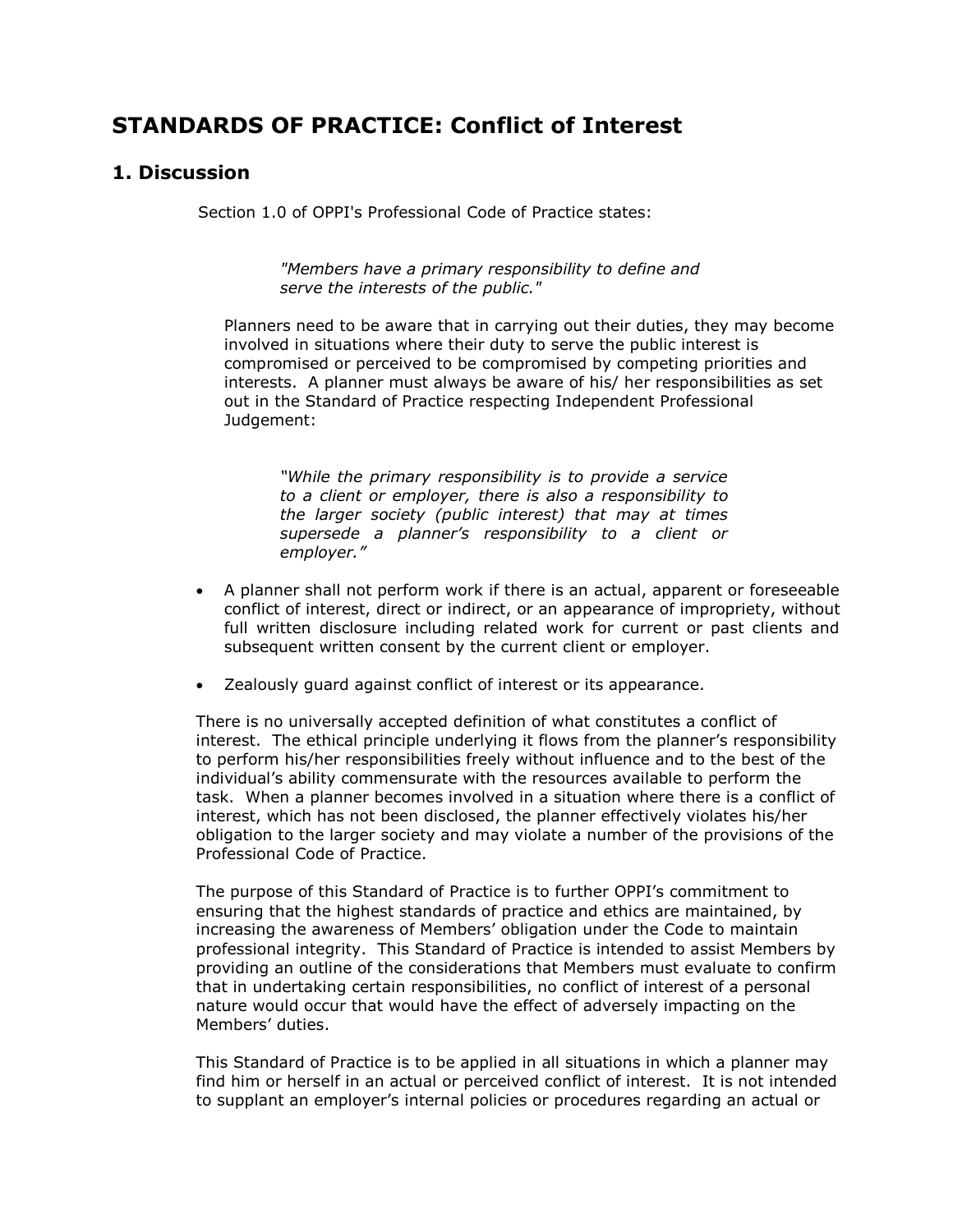perceived conflict of interest. Planners must familiarize themselves with and work within these additional policies within their place of employment.

The Standard of Practice regarding Independent Professional Judgement sets out a number of matters that the professional planner should consider before rendering an independent professional opinion, including consideration of whether the Member is professionally objective with respect to his/her opinion. Reference must be had to the Standard of Practice: Independent Professional Judgment.

Specific instances where a personal conflict of interest would be involved include the following scenarios:

- when the Member, a spouse/partner, family Member or business entity with which the Member is associated is in a position to potentially benefit directly or indirectly from a certain outcome of a planning process; and
- when the Member is in a situation where personal or the member's controlling business relationships may place improper influence on the outcome of a planning process.

A conflict arises when the perception or potential for the ability of the planner to exercise the required independent professional judgement is undermined. Simply recognizing a conflict does not eliminate it, and declaring it may not resolve the conflict.

Planners often assume different roles in the performance of their duties and as they function as professionals in society. In some instances, professional opinions are required to be given in oral or written form, while in instances of processing matters, they may not be required to be given. In exercising independent professional judgement, whether or not opinions are required, conflicts can arise. Planners must determine what role they are taking on in any given circumstance and assess potential conflicts accordingly. Regardless of the role, this Standard of Practice applies.

Specific Professional Code of Practice requirements, which would be violated in the above circumstances, are as follows:

#### Section 2.8

*"[The Member shall] ensure full disclosure to a client or employer of a possible conflict of interest arising from the Member's private or professional activities, in a timely manner;"*

#### Sections 2.10 – 2.14

*"[The Member shall] reject and not offer any financial or other inducements, including prospective employment, that could influence or affect professional opportunities or planning advice;*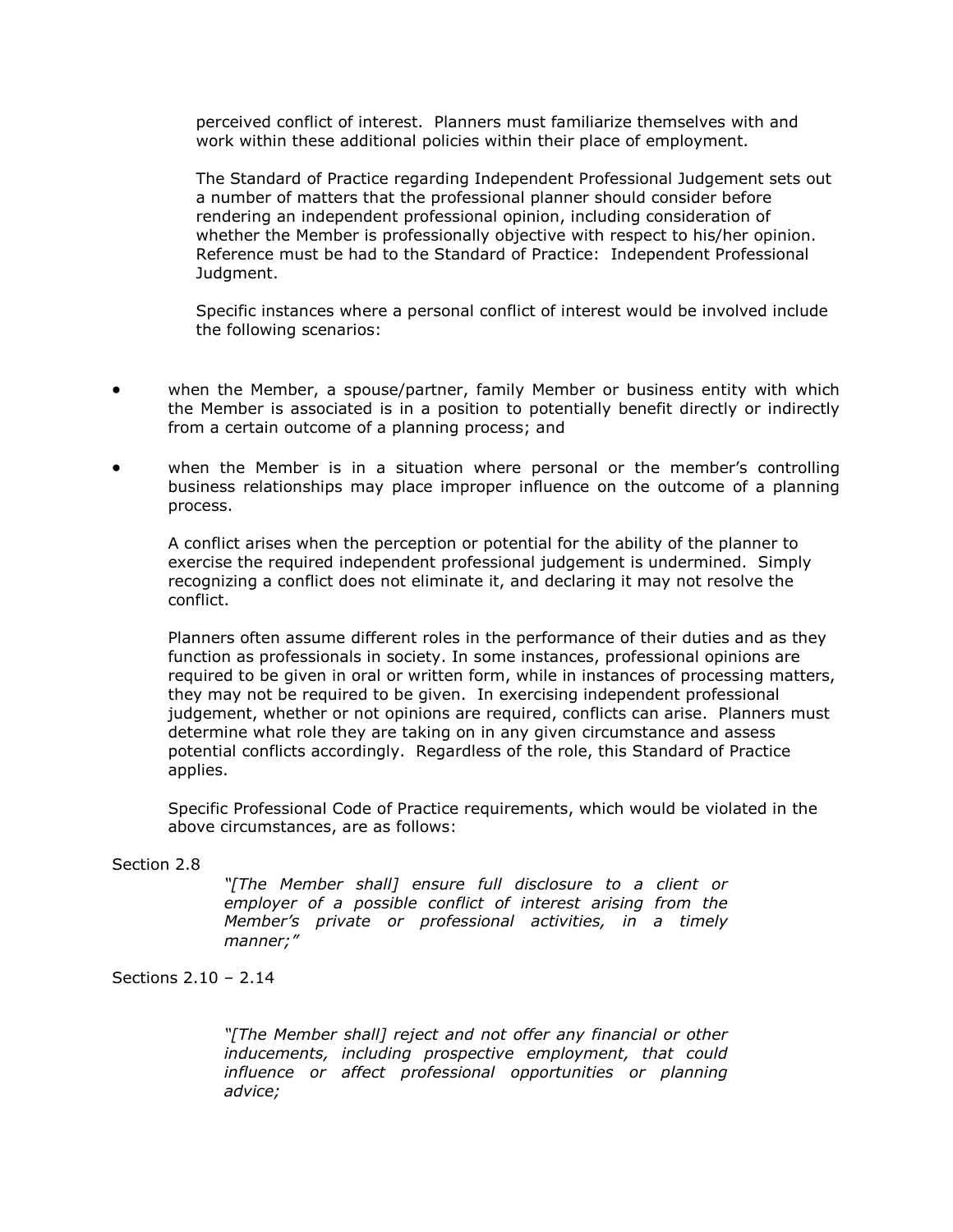*[The Member shall] not, as an employee of a public planning agency, give professional planning advice for compensation to a private client or employer within the jurisdiction of the public agency without written consent and disclosure to the agency;*

*[The Member shall] not, as a consultant to a public planning agency during the period of the contract with the agency, give professional planning advice for compensation to others within the jurisdiction of the agency without written consent and disclosure to the agency in situations where there is the possibility of a conflict of interest arising;*

*[The Member shall] not, as a salaried employee of or consultant to any public planning agency, directly or indirectly advise the agency on the granting or refusal of an application which the Member has submitted or has an interest in to the agency; however, the Member may appear to present the application;*

*[The Member shall] not accept anything of value, or the promise of anything of value, including prospective employment, from any person when it could appear that the offer is made for the purpose of influencing the Member's actions as an advisor to a public planning agency."*

### **2. General Practice**

Planners have an obligation to disclose matters in which they directly or indirectly have a personal interest. Personal interest for the purpose of this Standard of Practice is defined as:

*"Any personal advantage, real or perceived, that constitutes a personal or pecuniary benefit, gain or profit that is neither nominal nor in kind and which accrues to a Member or person directly or indirectly related to the Member as a result of involvement in a work, commission, planning process or decision, excluding reasonable and related contract for service amounts with the employer to whom the services are rendered."*

Appropriate and timely disclosure must take place so as to preserve the standard of excellence that distinguishes Registered Professional Planners in Ontario and warrants the respect of the public. The nature of disclosure will be different in each circumstance. Verbal declarations are required in a public forum such as a Committee, Council, or tribunal charged with making a recommendation or decision on a matter related to the Members opinion; the declaration could be in the form of written correspondence to affected parties and/or participants in a planning process if sufficient opportunity exists to communicate effective knowledge of the personal interest. The nature of the conflict will guide the type and extent of disclosure required. It should be clear that disclosure of the specific nature of the conflict is not required if it would result in the disclosure of confidential information to which the Member is privy.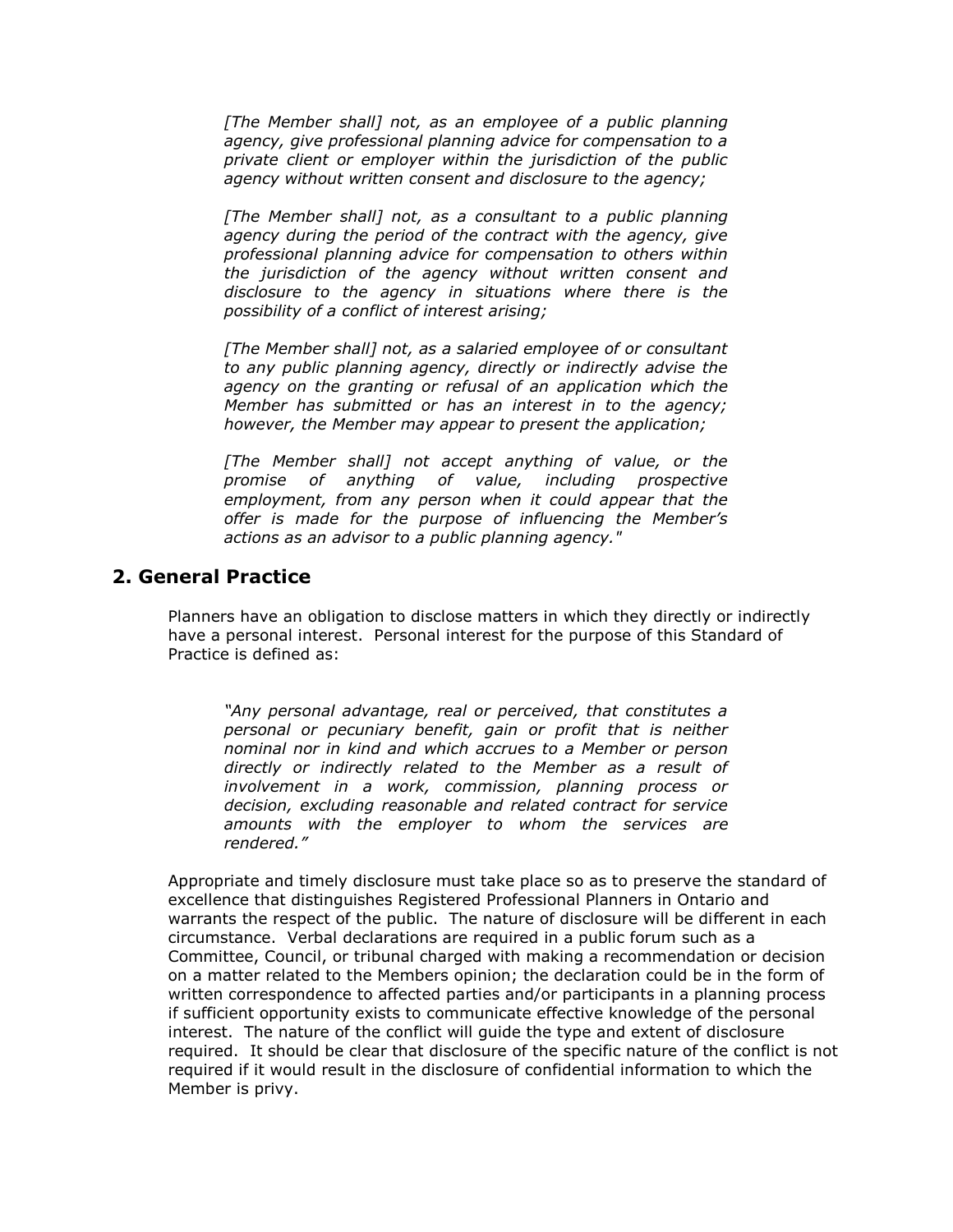Reference should be made to the Caveats respecting disclosure set out in this Standard of Practice. Instances where a Member becomes aware that a fellow Member may have an undisclosed conflict of interest of a personal nature means it is incumbent for the Member to bring the matter to the attention of OPPI's Discipline Committee.

Immediately upon disclosure to the offending Member that there may be a real or perceived conflict of interest, the Member shall not hold himself or herself out as providing an independent professional opinion in respect of the particular matter.

The failure to disclose to all affected parties a personal interest is the basis for a complaint under the Professional Code of Practice.

OPPI is aware that despite best efforts, Members may inadvertently acquire personal interests that may interfere with their exercise of independent professional judgement. Examples of such conflicts might include property inheritance or personal relationships of or with a person in a position of decision-making authority.

Special measures may be required and available to ensure no conflict arises through devices to limit access to information, securing of documents or other isolation measures in larger organizations. Should an inadvertent conflict arise, the Member should immediately and carefully consider the following questions:

- what is the level of risk that the affected decision-making process has or could be influenced by non-disclosure of the Members' conflict of interest – could the process be so unduly influenced that there could be an adverse effect on the public?
- Has there been, or is there likely to be a violation of Code of Professional Practice, contract or applicable law?

Additionally, a Member must also consider the potential impact of non-disclosure on the profession as a whole, given the profession's unique position of trust held by the public at large and in respect of the intended fairness of the planning process.

#### **Step 1**

Forthwith upon learning of a personal interest in the course of the Member's work, services or employment, the Member should consult with a trusted senior colleague of their choice who holds current, full OPPI membership in strict confidence. The independent Member consulted should have, or be provided with, significant knowledge of the subject matter at hand to render an independent perspective, but not be linked to any of the parties involved. This procedure is appropriate when the Member has any doubt as to whether or not he or she is in a conflict of interest circumstance.

#### **Step 2**

Should the independent OPPI Member conclude the existence of a potential conflict of interest, the next step would be to contact OPPI's Executive Director to obtain further counsel and assistance on proceeding with disclosure.